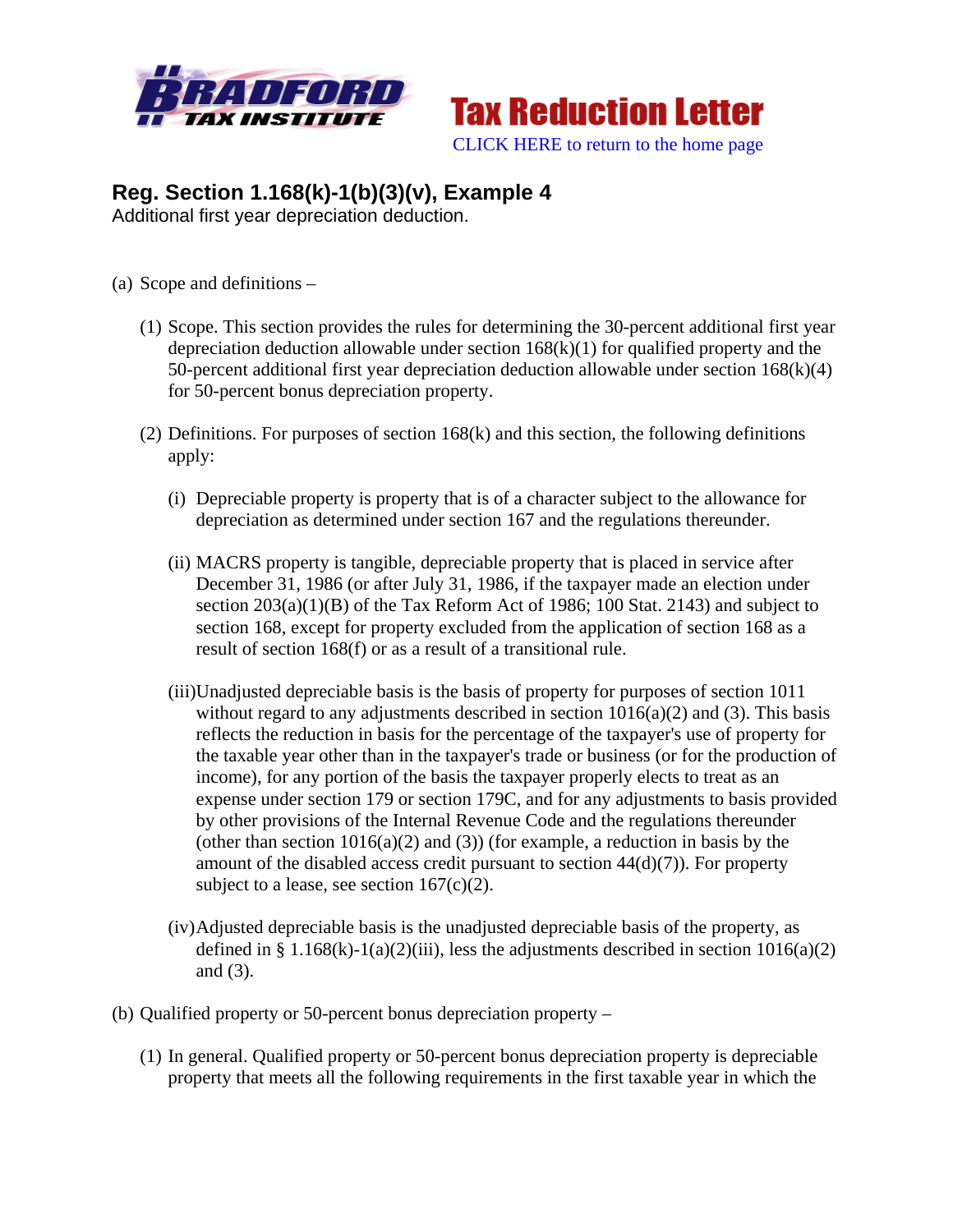property is subject to depreciation by the taxpayer whether or not depreciation deductions for the property are allowable:

- (i) The requirements in  $\S 1.168(k)-1(b)(2)$  (description of property);
- (ii) The requirements in  $\S 1.168(k)-1(b)(3)$  (original use);
- (iii)The requirements in § 1.168(k)-1(b)(4) (acquisition of property); and
- (iv)The requirements in  $\S 1.168(k)-1(b)(5)$  (placed-in-service date).
- (2) Description of qualified property or 50-percent bonus depreciation property
	- (i) In general. Depreciable property will meet the requirements of this paragraph (b)(2) if the property is --
		- (A) MACRS property (as defined in § 1.168(k)-1(a)(2)(ii)) that has a recovery period of 20 years or less. For purposes of this paragraph  $(b)(2)(i)(A)$  and section  $168(k)(2)(B)(i)(II)$  and  $168(k)(4)(C)$ , the recovery period is determined in accordance with section 168(c) regardless of any election made by the taxpayer under section  $168(g)(7)$ ;
		- (B) Computer software as defined in, and depreciated under, section 167(f)(1) and the regulations thereunder;
		- (C) Water utility property as defined in section 168(e)(5) and depreciated under section 168; or
		- (D)Qualified leasehold improvement property as defined in paragraph (c) of this section and depreciated under section 168.
	- (ii) Property not eligible for additional first year depreciation deduction
		- (A)Property that is not qualified property. For purposes of the 30-percent additional first year depreciation deduction, depreciable property will not meet the requirements of this paragraph (b)(2) if the property is --
			- (1) Described in section 168(f);
			- (2) Required to be depreciated under the alternative depreciation system of section  $168(g)$  pursuant to section  $168(g)(1)(A)$  through (D) or other provisions of the Internal Revenue Code (for example, property described in section  $263A(e)(2)(A)$  if the taxpayer (or any related person as defined in section  $263A(e)(2)(B)$ ) has made an election under section  $263A(d)(3)$ , or property described in section 280F(b)(1)).
			- (3) Included in any class of property for which the taxpayer elects not to deduct the 30-percent additional first year depreciation (for further guidance, see paragraph (e) of this section); or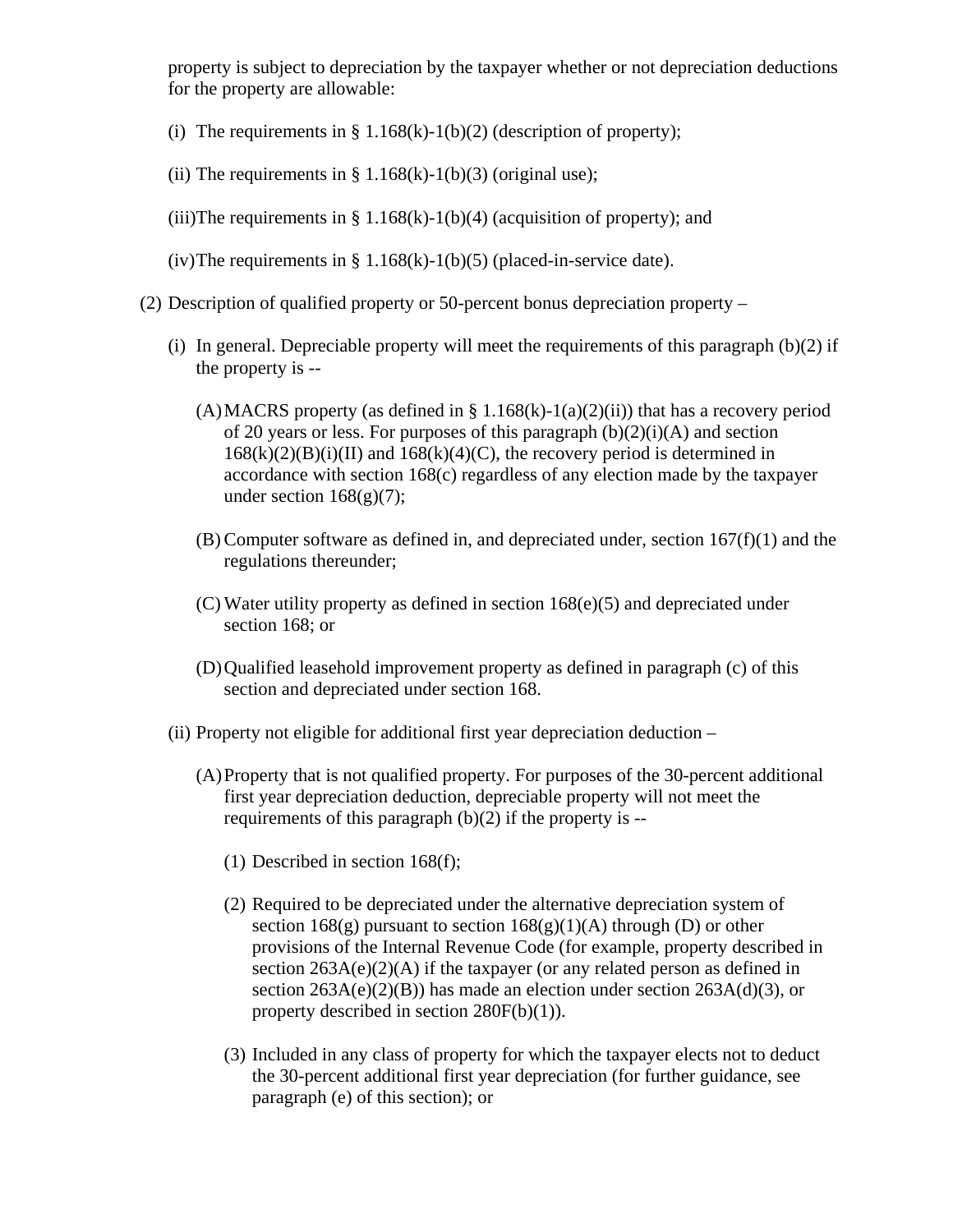- (4) Qualified New York Liberty Zone leasehold improvement property as defined in section  $1400L(c)(2)$ .
- (B) Property that is not 50-percent bonus depreciation property. For purposes of the 50-percent additional first year depreciation deduction, depreciable property will not meet the requirements of this paragraph  $(b)(2)$  if the property is --
	- (1) Described in paragraph  $(b)(2)(ii)(A)(1)$ ,  $(2)$ , or  $(4)$  of this section; or
	- (2) Included in any class of property for which the taxpayer elects the 30-percent, instead of the 50-percent, additional first year depreciation deduction or elects not to deduct any additional first year depreciation (for further guidance, see paragraph (e) of this section).

## $(3)$  Original use  $-$

- (i) In general. For purposes of the 30-percent additional first year depreciation deduction, depreciable property will meet the requirements of this paragraph (b)(3) if the original use of the property commences with the taxpayer after September 10, 2001. For purposes of the 50-percent additional first year depreciation deduction, depreciable property will meet the requirements of this paragraph (b)(3) if the original use of the property commences with the taxpayer after May 5, 2003. Except as provided in paragraphs  $(b)(3)(iii)$  and (iv) of this section, original use means the first use to which the property is put, whether or not that use corresponds to the use of the property by the taxpayer. Thus, additional capital expenditures incurred by a taxpayer to recondition or rebuild property acquired or owned by the taxpayer satisfies the original use requirement. However, the cost of reconditioned or rebuilt property does not satisfy the original use requirement. The question of whether property is reconditioned or rebuilt property is a question of fact. For purposes of this paragraph (b)(3)(i), property that contains used parts will not be treated as reconditioned or rebuilt if the cost of the used parts is not more than 20 percent of the total cost of the property, whether acquired or self-constructed.
- (ii) Conversion to business or income-producing use
	- (A)Personal use to business or income-producing use. If a taxpayer initially acquires new property for personal use and subsequently uses the property in the taxpayer's trade or business or for the taxpayer's production of income, the taxpayer is considered the original user of the property. If a person initially acquires new property for personal use and a taxpayer subsequently acquires the property from the person for use in the taxpayer's trade or business or for the taxpayer's production of income, the taxpayer is not considered the original user of the property.
	- (B) Inventory to business or income-producing use. If a taxpayer initially acquires new property and holds the property primarily for sale to customers in the ordinary course of the taxpayer's business and subsequently withdraws the property from inventory and uses the property primarily in the taxpayer's trade or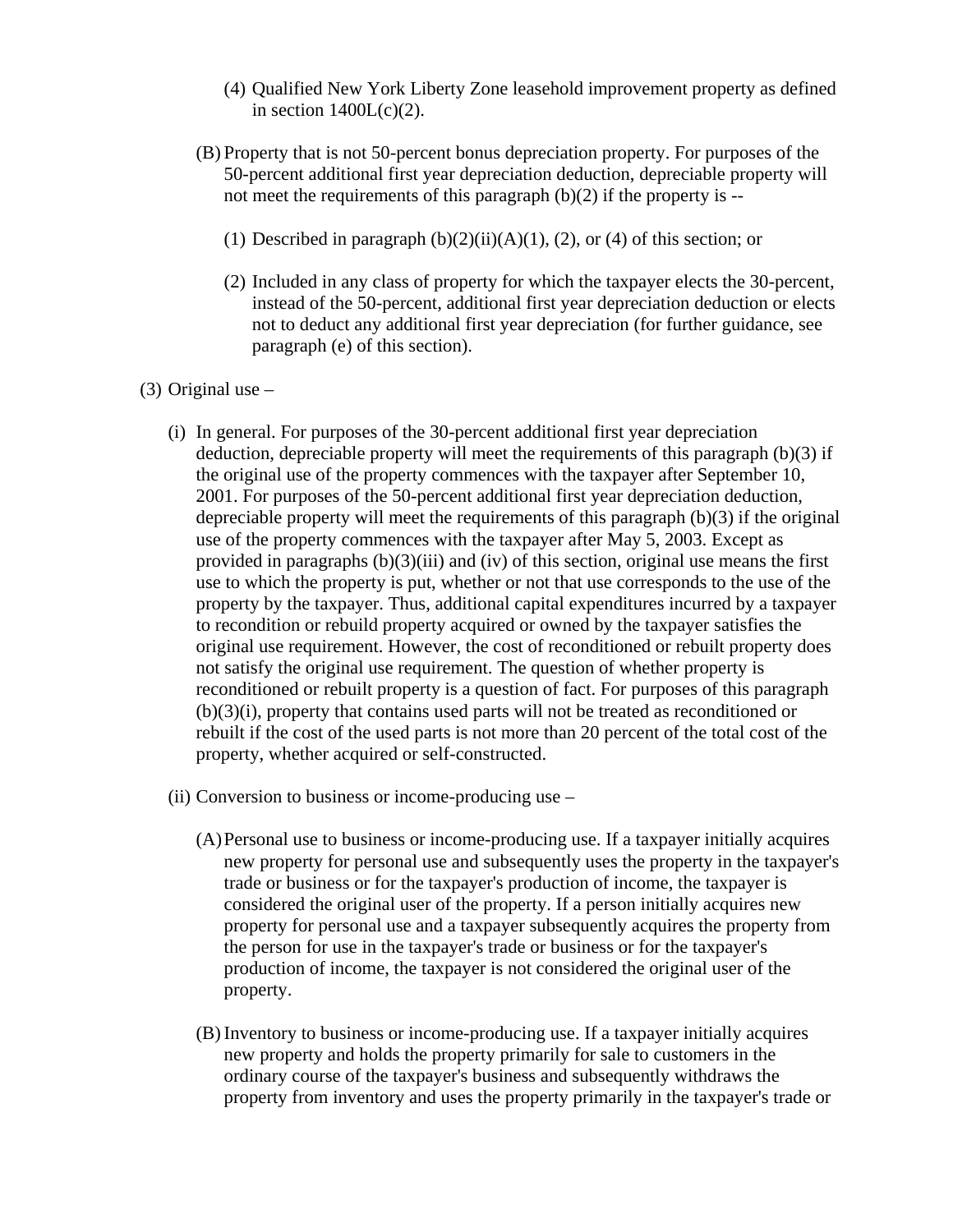business or primarily for the taxpayer's production of income, the taxpayer is considered the original user of the property. If a person initially acquires new property and holds the property primarily for sale to customers in the ordinary course of the person's business and a taxpayer subsequently acquires the property from the person for use primarily in the taxpayer's trade or business or primarily for the taxpayer's production of income, the taxpayer is considered the original user of the property. For purposes of this paragraph  $(b)(3)(ii)(B)$ , the original use of the property by the taxpayer commences on the date on which the taxpayer uses the property primarily in the taxpayer's trade or business or primarily for the taxpayer's production of income.

(iii)Sale-leaseback, syndication, and certain other transactions. –

- (A)Sale-leaseback transaction. If new property is originally placed in service by a person after September 10, 2001 (for qualified property), or after May 5, 2003 (for 50-percent bonus depreciation property), and is sold to a taxpayer and leased back to the person by the taxpayer within three months after the date the property was originally placed in service by the person, the taxpayer-lessor is considered the original user of the property.
- (B) Syndication transaction and certain other transactions. If new property is originally placed in service by a lessor (including by operation of paragraph  $(b)(5)(ii)(A)$  of this section) after September 10, 2001 (for qualified property), or after May 5, 2003 (for 50-percent bonus depreciation property), and is sold by the lessor or any subsequent purchaser within three months after the date the property was originally placed in service by the lessor (or, in the case of multiple units of property subject to the same lease, within three months after the date the final unit is placed in service, so long as the period between the time the first unit is placed in service and the time the last unit is placed in service does not exceed 12 months), and the user of the property after the last sale during the three-month period remains the same as when the property was originally placed in service by the lessor, the purchaser of the property in the last sale during the three-month period is considered the original user of the property.
- (C) Sale-leaseback transaction followed by a syndication transaction and certain other transactions. If a sale-leaseback transaction that satisfies the requirements in paragraph  $(b)(3)(iii)(A)$  of this section is followed by a transaction that satisfies the requirements in paragraph  $(b)(3)(iii)(B)$  of this section, the original user of the property is determined in accordance with paragraph  $(b)(3)(iii)(B)$  of this section.
- (iv)Fractional interests in property. If, in the ordinary course of its business, a taxpayer sells fractional interests in property to third parties unrelated to the taxpayer, each first fractional owner of the property is considered as the original user of its proportionate share of the property. Furthermore, if the taxpayer uses the property before all of the fractional interests of the property are sold but the property continues to be held primarily for sale by the taxpayer, the original use of any fractional interest sold to a third party unrelated to the taxpayer subsequent to the taxpayer's use of the property begins with the first purchaser of that fractional interest. For purposes of this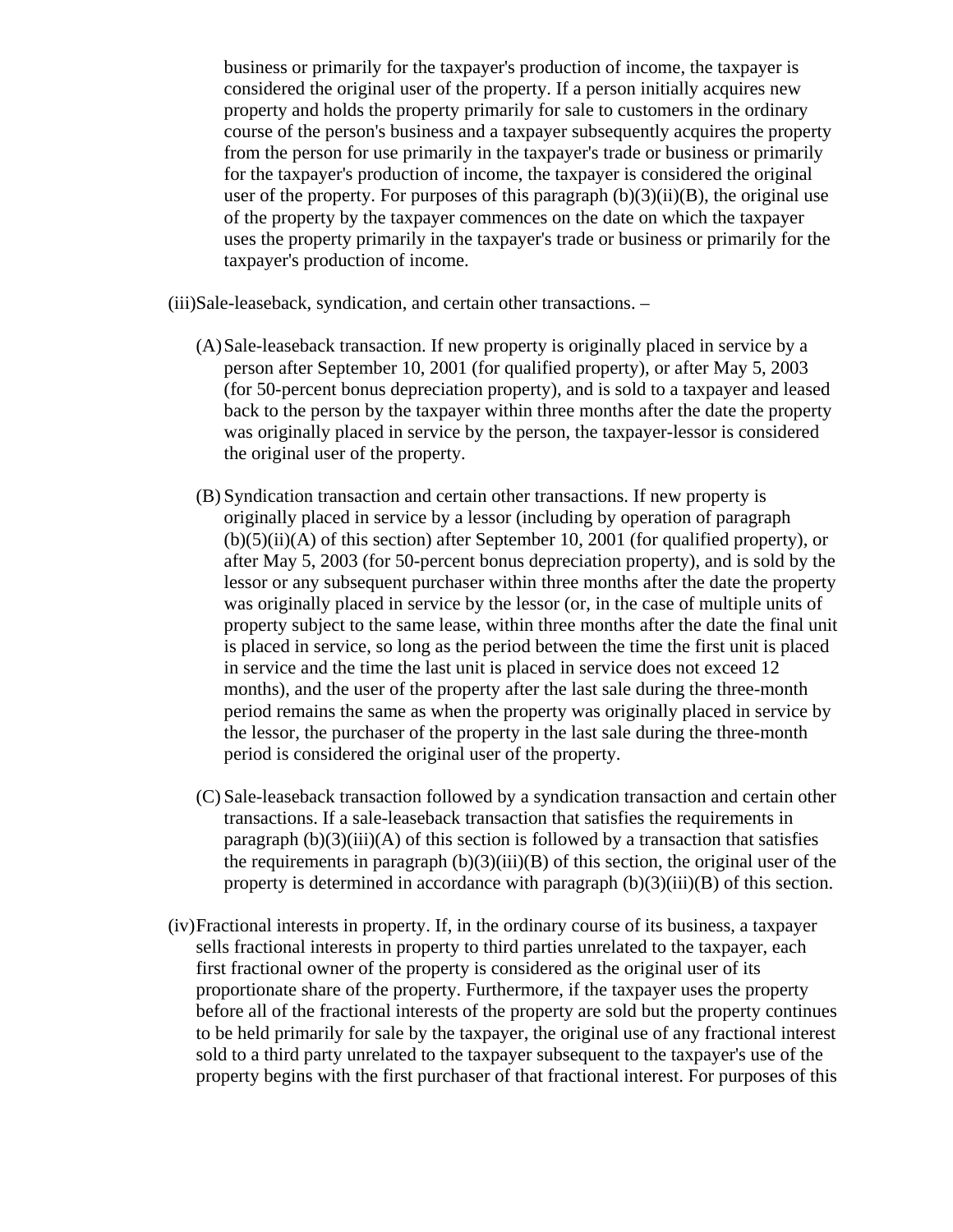paragraph (b)(3)(iv), persons are not related if they do not have a relationship described in section 267(b) or 707(b) and the regulations thereunder.

(v) Examples. The application of this paragraph (b)(3) is illustrated by the following examples:

Example 1. On August 1, 2002, A buys from B for \$20,000 a machine that has been previously used by B in B 's trade or business. On March 1, 2003, A makes a \$5,000 capital expenditure to recondition the machine. The \$20,000 purchase price does not qualify for the additional first year depreciation deduction because the original use requirement of this paragraph (b)(3) is not met. However, the \$5,000 expenditure satisfies the original use requirement of this paragraph (b)(3) and, assuming all other requirements are met, qualifies for the 30-percent additional first year depreciation deduction, regardless of whether the \$5,000 is added to the basis of the machine or is capitalized as a separate asset.

Example 2. C, an automobile dealer, uses some of its automobiles as demonstrators in order to show them to prospective customers. The automobiles that are used as demonstrators by C are held by C primarily for sale to customers in the ordinary course of its business. On September 1, 2002, D buys from C an automobile that was previously used as a demonstrator by C. D will use the automobile solely for business purposes. The use of the automobile by C as a demonstrator does not constitute a "use" for purposes of the original use requirement and, therefore, D will be considered the original user of the automobile for purposes of this paragraph (b)(3). Assuming all other requirements are met, D 's purchase price of the automobile qualifies for the 30-percent additional first year depreciation deduction for D, subject to any limitation under section 280F.

Example 3. On April 1, 2000, E acquires a horse to be used in E 's thoroughbred racing business. On October 1, 2003, F buys the horse from E and will use the horse in F 's horse breeding business. The use of the horse by E in its racing business prevents the original use of the horse from commencing with F. Thus, F 's purchase price of the horse does not qualify for the additional first year depreciation deduction.

Example 4. In the ordinary course of its business, G sells fractional interests in its aircraft to unrelated parties. G holds out for sale eight equal fractional interests in an aircraft. On January 1, 2003, G sells five of the eight fractional interests in the aircraft to H, an unrelated party, and H begins to use its proportionate share of the aircraft immediately upon purchase. On June 1, 2003, G sells to I, an unrelated party to G, the remaining unsold 3/8 fractional interests in the aircraft. H is considered the original user as to its 5/8 fractional interest in the aircraft and I is considered the original user as to its 3/8 fractional interest in the aircraft. Thus, assuming all other requirements are met, H 's purchase price for its 5/8 fractional interest in the aircraft qualifies for the 30-percent additional first year depreciation deduction and I's purchase price for its 3/8 fractional interest in the aircraft qualifies for the 50-percent additional first year depreciation deduction.

Example 5. On September 1, 2001, JJ, an equipment dealer, buys new tractors that are held by JJ primarily for sale to customers in the ordinary course of its business. On October 15, 2001, JJ withdraws the tractors from inventory and begins to use the tractors primarily for producing rental income. The holding of the tractors by JJ as inventory does not constitute a "use" for purposes of the original use requirement and, therefore, the original use of the tractors commences with JJ on October 15, 2001, for purposes of paragraph (b)(3) of this section.